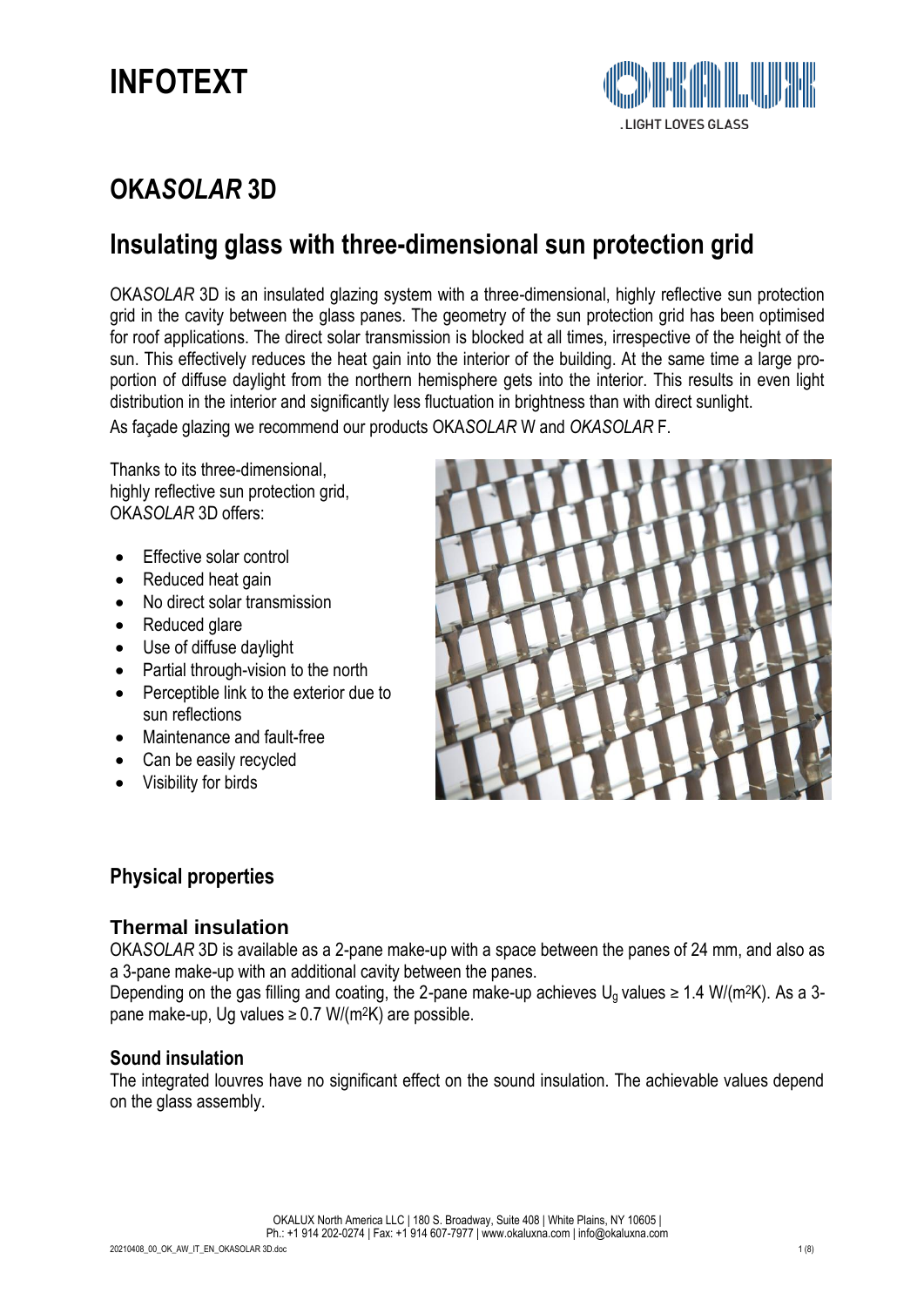

#### **Spectral properties**

The way OKA*SOLAR* 3D works depends on the relevant light conditions and it is manufactured to suit the geographical location, inclination and orientation of the roof in question. OKA*SOLAR* 3D is usually installed so that the main louvre runs from east to west. Together with the regularly spaced cross bars, the louvres provide complete shading from direct sunlight, leading to a reduction of the solar heat gain with an average g-value of approx. 10 % in the lock-out area.

The main louvre is made of aluminium with a reflection (solar and visual) of 90 %. The cross bars are concave in shape, so also at low solar altitude, the sunlight is always reflected to the outside. They are made of plastic with a highly reflective surface with a reflection (solar and visual) of over 80 %.

The sun protection grid, which is open to the north, enables partial transparency and allows diffuse irradiation. The thin cross section of the louvres enables a transparency of the grid itself of up to 85 %, depending on the direction of sight, and a diffuse light transmission of 60-70 % in the area of transmission.

In roof applications, OKA*SOLAR* 3D functions as follows:

- 1. Lock-out area (general direction: south)
	- Thermal sun protection with q-values of 7 % or more, particular secondary heat dissipation without solar radiation transmission
	- Reduced glare
- 2. Area of transmission (general direction: north)
	- diffused irradiation of daylight
	- partial through-vision



#### **Table 1:** Geometry of the different OKA*SOLAR* 3D types

| Type     | Angle of      | <b>Distance of</b> | <b>Maximal</b>          | Through-vision      |                   |  |
|----------|---------------|--------------------|-------------------------|---------------------|-------------------|--|
|          | louvre<br>roı | louvre<br>[mm]     | through-<br>vision<br>% | from<br>$\alpha$ [° | to<br>$\beta$ [°] |  |
| 3D 44/23 | 44            | 23                 | 85                      |                     | $-66$             |  |

OKALUX North America LLC | 180 S. Broadway, Suite 408 | White Plains, NY 10605 | Ph.: +1 914 202-0274 | Fax: +1 914 607-7977 | [www.okalux](mailto:info@okalux.de)na.com | info@okaluxna.com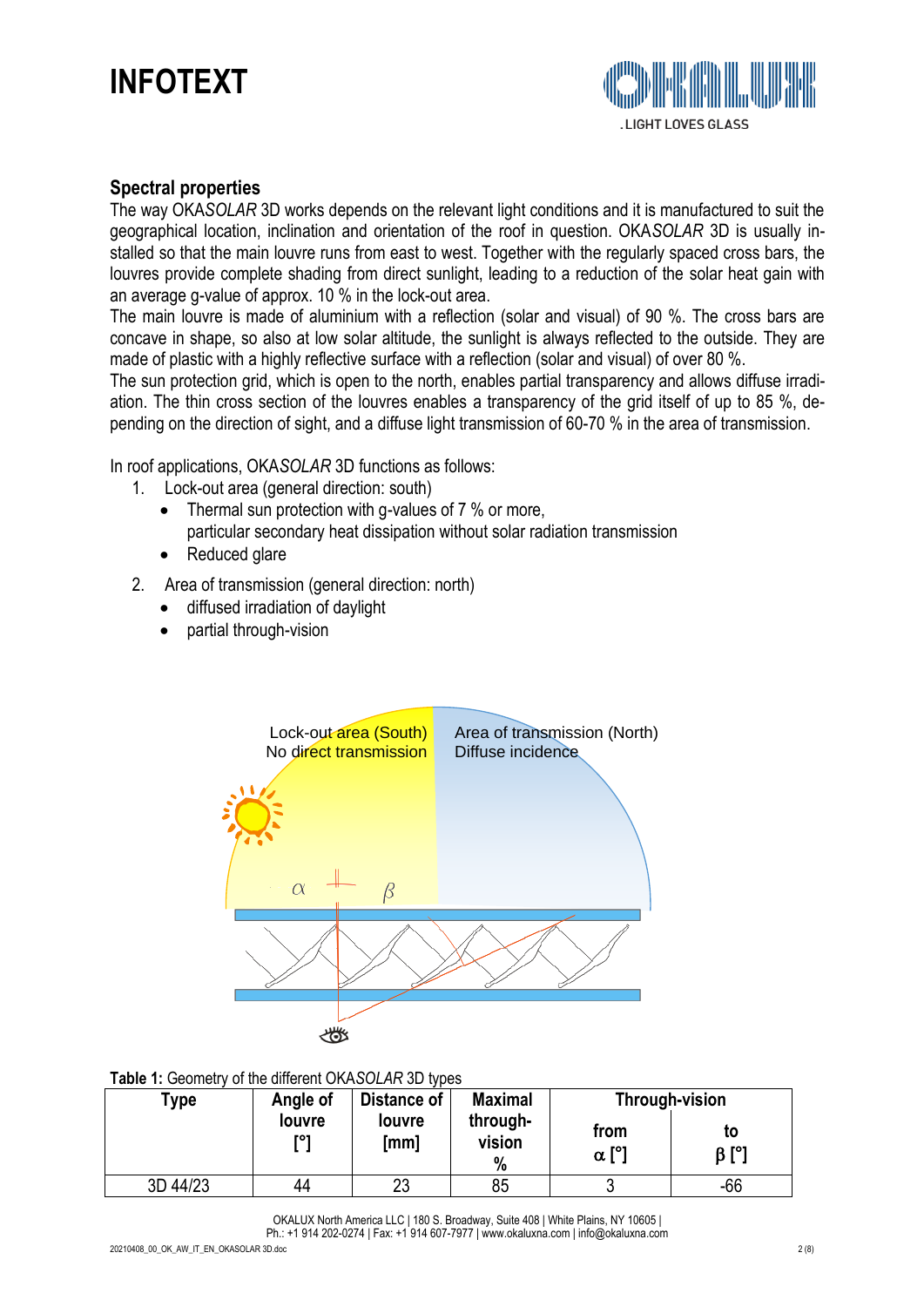

## **Technical values of standard types**

The following information applies to 2-pane make-up consisting of a 6 mm external pane and an 8 mm inner pane laminated safety glass with a thermal control coating at face #3.

| <b>able 2.</b> Technical values for the z-parie make-up with low-e coating |              |           |        |      |             |         |        |                                      |       |                  |
|----------------------------------------------------------------------------|--------------|-----------|--------|------|-------------|---------|--------|--------------------------------------|-------|------------------|
| Type                                                                       | $T_v$ direct |           |        | Ιv   | <b>TSET</b> |         |        | $U_q$ value [W/(m <sup>2</sup> K)] / |       |                  |
| <b>OKASOLAR</b>                                                            | $\%$         |           |        | dif- | %           |         |        | $U_q$ [Btu/(hr ft <sup>2</sup> °F)]  |       |                  |
|                                                                            |              |           |        | fuse |             |         |        | cavity 24 mm                         |       |                  |
|                                                                            | Lock-        | Area of   | Verti- | %    | Lock-       | Aver-   | Verti- | Krypton                              | Argon | Air              |
|                                                                            | out          | transmis- | cal    |      | out         | age     | cal    |                                      |       |                  |
|                                                                            | area         | sion      |        |      | area        | Lock-o. |        |                                      |       |                  |
|                                                                            |              |           |        |      |             | area    |        |                                      |       |                  |
| 3D 44/23                                                                   | $4 - 8$      | 70        | 20     | 27   | $8 - 19$    | 10      | 37     | 1.4 <sub>l</sub>                     | 1.6   | 2.0 <sub>1</sub> |
|                                                                            |              |           |        |      |             |         |        | 0.25                                 | 0.28  | 0.35             |

**Table 2:** Technical values for the 2-pane make-up with low-e coating

The following information applies to 3-pane make-up consisting of a 6 mm external pane, a 6 mm middle pane and a thermal control coating at face #3 and an 8 mm inner pane laminated safety glass with a thermal control coating at face #5.

**Table 3:** Technical figures for a 3-pane make-up with low-e coating

| Type<br><b>OKASOLAR</b> | T <sub>v</sub> direct<br>% |                              |               | Ιv<br>dif-<br>fuse | <b>TSET</b><br>%     |                                 |               | $U_q$ value $[ W/(m^2K)] /$<br>$U_q$ [Btu/(hr ft <sup>2</sup> °F)]<br>cavity 24 mm / 12 mm |             |                          |
|-------------------------|----------------------------|------------------------------|---------------|--------------------|----------------------|---------------------------------|---------------|--------------------------------------------------------------------------------------------|-------------|--------------------------|
|                         | Lock-<br>out<br>area       | Area of<br>transmis-<br>sion | Verti-<br>cal | %                  | Lock-<br>out<br>area | Aver-<br>age<br>Lock-o.<br>area | Verti-<br>cal | Krypton                                                                                    | Argon       | Air                      |
| 3D 44/23                | $4 - 7$                    | 60                           | 20            | 23                 | 7-14                 | 10                              | 23            | 0.7<br>0.12                                                                                | 0.8<br>0.14 | 1.1 <sub>1</sub><br>0.19 |

Legend and related values:

|                | unit | standard              | technical term                                                                             |
|----------------|------|-----------------------|--------------------------------------------------------------------------------------------|
| $U_q$          |      | $W/(m^2K)$ DIN EN 673 | Thermal transmittance                                                                      |
|                |      | <b>DIN EN 674</b>     |                                                                                            |
| <b>TSET</b>    | %    | <b>DIN EN 410</b>     | Total solar energy transmittance or solar heat gain coefficient                            |
| $T_{\rm v}$    | %    | <b>DIN EN 410</b>     | Light transmission (direct/hemispheric resp. diffuse/<br>hemispheric)                      |
| $R_{w}$        | dB   | <b>DIN EN 20140</b>   | Sound reduction coefficient                                                                |
| F <sub>c</sub> | %    | <b>DIN 4108</b>       | Reduction factor of a solar control system, F <sub>C</sub> =TSET/TSET <sub>reference</sub> |
| <b>SC</b>      | $\%$ | <b>GANA Manual</b>    | Shading coefficient, SC=TSET/0.86                                                          |
|                |      |                       |                                                                                            |

The above data are approximate data. They are based on measurements of approved test institutes and calculations derived from these measurements. Values determined on a project-specific basis may vary from the above values. The values continue to vary if other coatings are used.

Direct transmission relates to direct incidence of light, generally vertical (model situation for direct sunlight). Diffuse transmission applies to homogeneous, diffuse incidence of light from the outer hemisphere (model situation for an overcast sky). All values were measured hemispherically.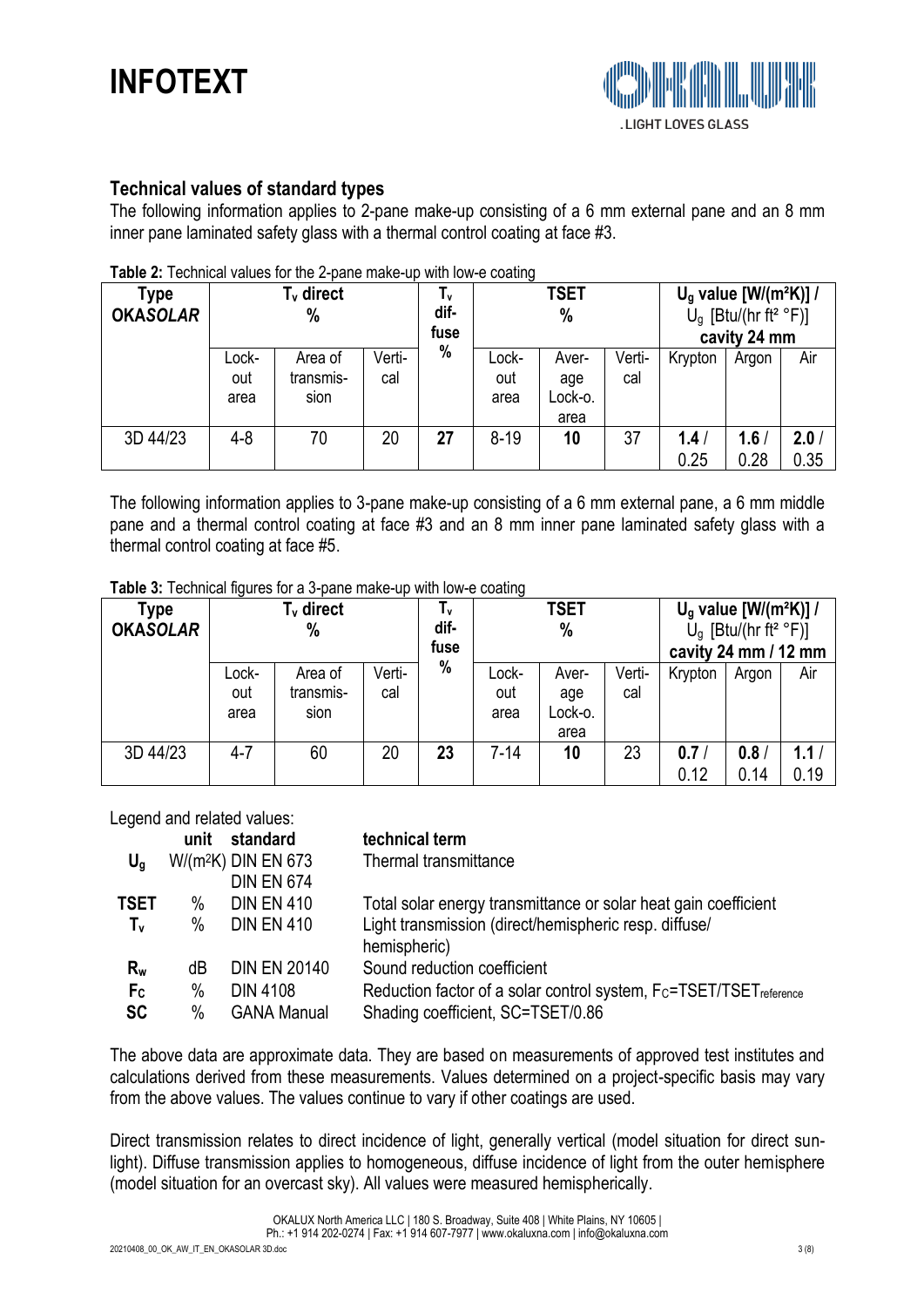

The specified values may change as a result of technical developments. No guarantee is therefore given for their correctness.

## **Make-up**

The special feature of OKA*SOLAR* 3D is that the sun protection grid is integrated into the cavity of the insulated glazing system, so there are special requirements with regard to installation, maintenance or repair, and the entire system can be treated just like standard insulated glazing. The thickness and type of glass depend on structural and building requirements. However, for structural reasons the bending radius is to be limited to 12 m under deformation. For that reason we recommend the minimum thicknesses according to table 4 for the deformation of various types of glass.

**Table 4:** Minimum glass thicknesses when using float, Heat Strengthened Glass, Tempered Glass and Laminated Safety Glass

| Minimum glass thicknesses   | <b>Annealed Float</b> | <b>Heat Strengthened</b><br><b>Glass</b> | <b>Tempered Glass</b> |  |
|-----------------------------|-----------------------|------------------------------------------|-----------------------|--|
| Monolithic                  | 3 mm                  | 4 mm                                     | 6 mm                  |  |
| Each individual pane of LSG | 3 mm                  | 4 mm                                     | 6 mm                  |  |

### **Standard make-up:**

#### **2-pane make-up**

Outer pane made of thermally treated glass with surrounding screen-print at face #2 Cavity: 24 mm with integrated sun protection grid and gas filling Inner pane: LSG made of float glass or Heat Strengthened Glass with low-e coating at face #3

#### **3-pane make-up**

Outer pane made of thermally treated glass with surrounding screen-print at face #2 Cavity 1: 24 mm with integrated sun protection grid and gas filling

Middle pane made of float glass or thermally treated glass with low-e coating at face #3 Cavity 2: 8 to 12 mm with gas filling

Inner pane: LSG made of float glass or Heat Strengthened Glass with low-e coating at face #5

## **Dimensions**

The table below show maximum dimensions and visible widths.

| glass dimension parallel to main louvre axis      | $max. 3000$ mm |
|---------------------------------------------------|----------------|
| glass dimension perpendicular to main louvre axis | max. $3000$ mm |

The maximum area is 7 m<sup>2</sup>. Special shapes are possible. It may be necessary to use an increased secondary sealant in the case of smaller dimensions and/or greater thickness of glass.

Pressure on the surface of the pane can permanently damage the louvre insert. Even when of the appropriate dimensions, the panes must not be walked on without the agreement of the manufacturer. When planks are laid over the window, the load must be carried over the edge of the pane.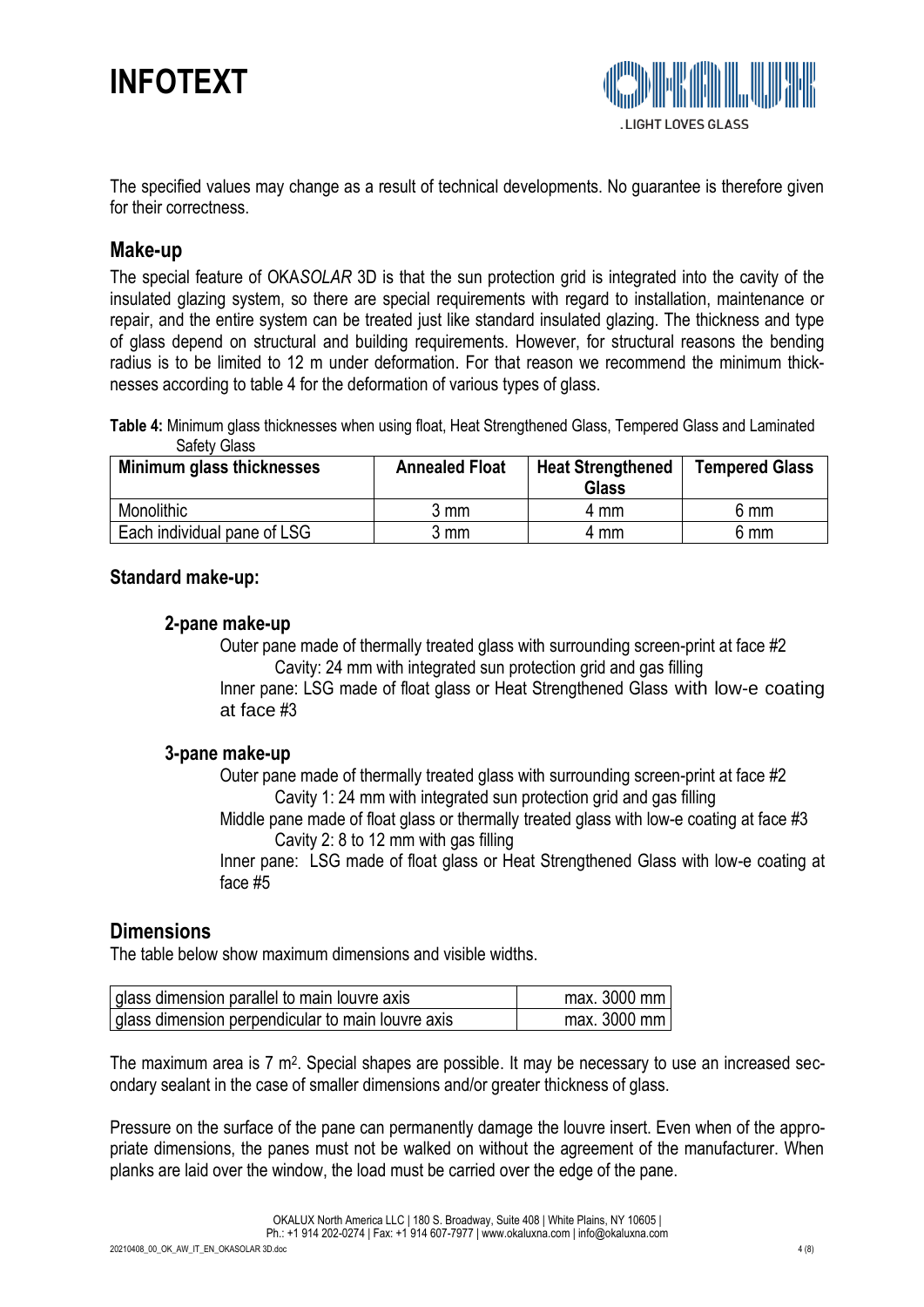For tolerance reason and due to different thermal expansions, the insert may exhibit a visible light gap between the insert and the spacer bar. For this reason, the overall sealant (spacer bar + secondary seal) plus additional 33 mm have to be covered by a profile or by an appropriate edge screen printing.

In the case of a polysulphide as secondary seal, it may be necessary to use a exceed cover in order to provide sufficient UV protection. In the case of a frameless glazing system, it is generally recommended that the edge areas are covered using a UV-impenetrable edge enamelling. Depending on loading, the required sealant width can be considerably greater than that of "conventional" insulating glazing.

## **Planning instructions**

On the basis of the planning data, in particular

- geographical latitude of the project
- roof orientation
- roof inclination
- room utilisation

we develop a project-specific OKA*SOLAR* assessment. The shading times of the respective OKA*SOLAR*  type are evident in the OKA*SOLAR* assessment.

In the case of OKA*SOLAR*, as a result of the back reflection of the light on the outer glass surfaces, an additional internal glare protection may be necessary in particularly critical applications (e.g. computer workstations). The reflections of the sun create a perceptible link to the exterior.

The louvres have a highly reflective coating, which contributes to an effective redirection of solar radiation. For this reason, certain lighting conditions and viewing angles may already make slight deviations in the positions of some of the louvres or cross bars visible. These deviations are unavoidable and do not affect the function of the insulating glass.

If the OKA*SOLAR* insulating glazing is being installed at temperatures < 0°C in an unheated building (winter construction site), we must be notified of this in writing beforehand.

## **Installation instructions**

OKA*SOLAR* insulating glass is glazed as per normal insulating glass. During transportation, the insert may slide to the side, creating a greater visible slit between the spacer. We must be notified in writing beforehand of any special loads which may occur during transportation (vibrations/shaking).

For instructions and recommendations for the installation of our insulating glazing, please refer to our information and instructions for customers contained in "Delivery of OKA*LUX* Glass Products" and "General Information on Glazing".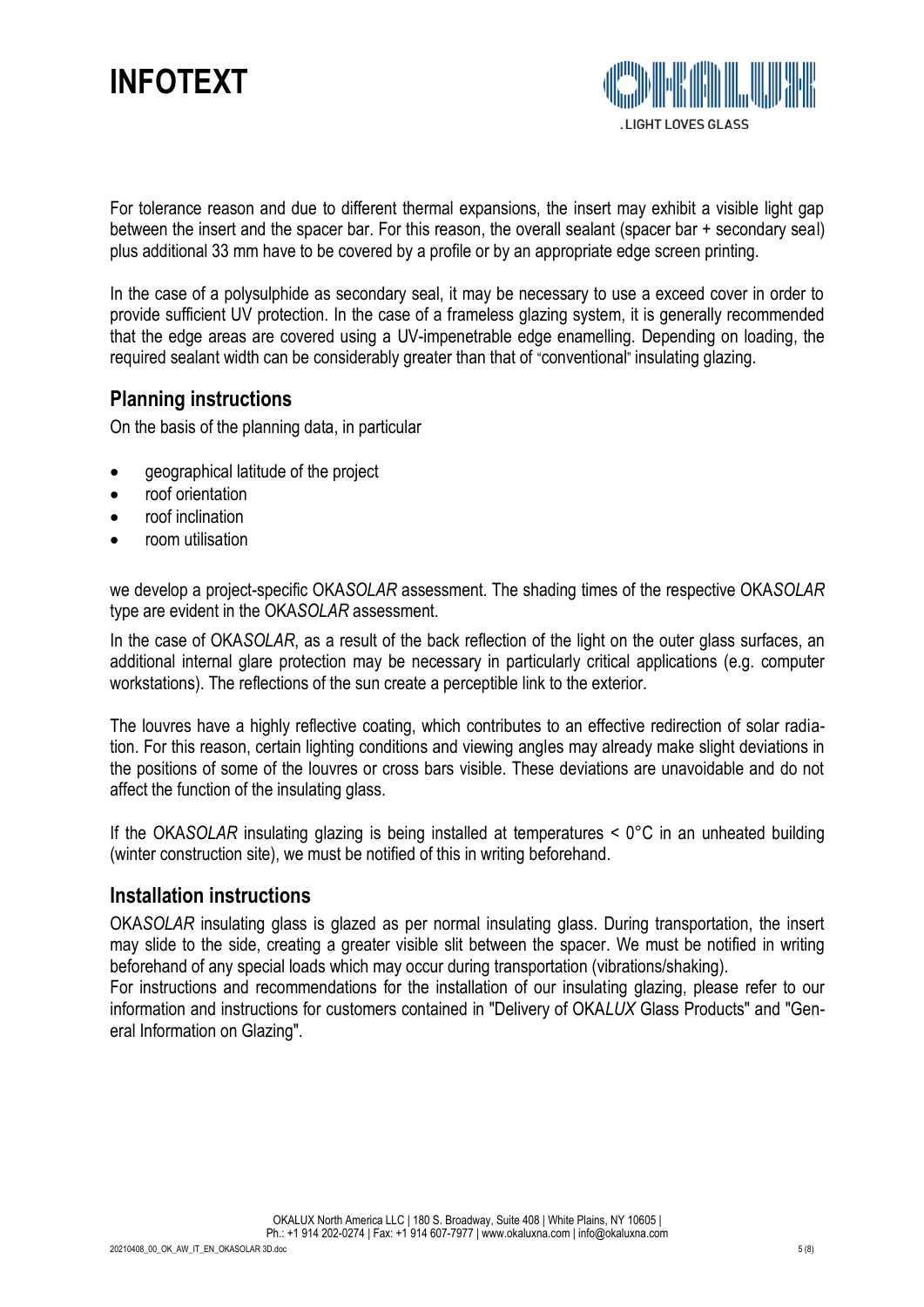



## **OKA***SOLAR* **Design**

We recommend the use of the OKA*SOLAR* type that best complies with the requirements to be met and the installation situation (orientation, inclination) specified in the cover note.

## **Type designation**

The type designation ends in a Roman numeral (I, II, III or IV). This indicates the direction in which the louvres of OKA*SOLAR* are "opened". In façades, the louvres usually run horizontally (Type I, providing shade against the high sun).

When used in roof glazing constructions, the louvres should if possible be turned so that they are "opened" towards the north, in order to provide shade against the sun from the south.

## **Solar diagram**

The OKA*SOLAR* design contains a solar diagram for each glazing orientation that occurs. This indicates how long the sun can shine directly through the selected glazing, for each time of year or time of day. With OKA*SOLAR*, the sun shines only partially through between the louvres.

### Example of a solar diagram



#### **Solar-Diagram**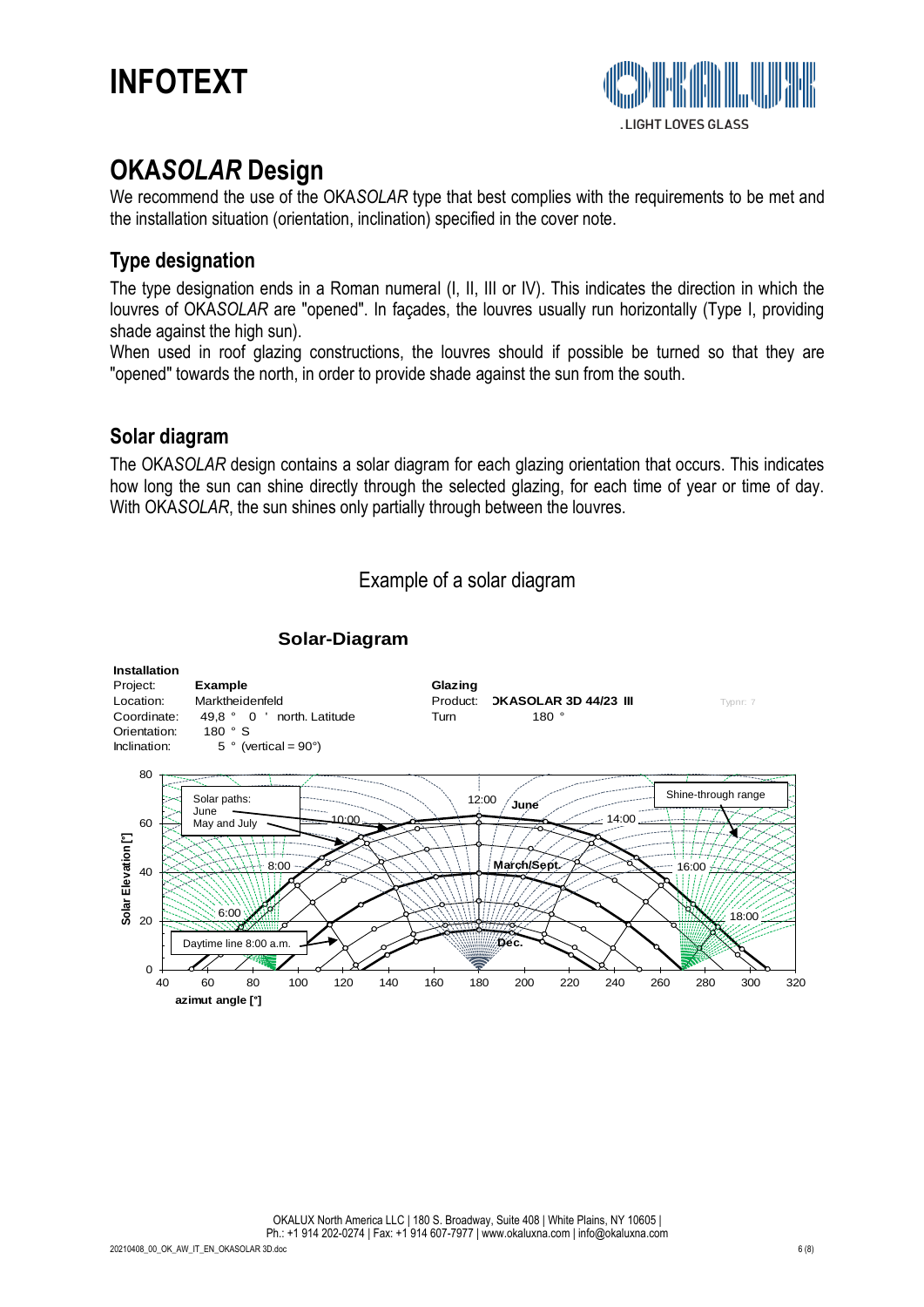## **Terms**

**Coordinates:** Geographical latitude of the installation site, the path of the sun is dependent on the geographical latitude

**Orientation**: Direction the glazing is facing,  $0^{\circ}$  = North,  $90^{\circ}$  = East, etc.

**Inclination**: Inclination of the glazing with respect to the horizontal, horizontal = 0°, vertical = 90°

**Product**: OKA*SOLAR* type for which the diagram was drawn up. If clear glass without louvres is examined for purposes of comparison, "Clear glass" appears here.

**Rotation**: see type designation

## **Paths of the sun**

The solid black lines show the paths of the sun for various days in the year. The height of the sun is entered depending on the azimuth angle (90° = East, 180° = South). The lines for the time of day are entered at right angles to these.

Example: At 4 p.m. (solar time) in June, the sun is at an azimuth of approx. 260° (that is, almost exactly in the West), and at about 37° above the horizon.

## **Shine-through range**

At points where the tracks of the sun and the transparency area overlap (where the green and blue lines intersect), the sun shines through the glazing (in the case of OKA*SOLAR* partially through the louvres). Specimen solar diagram: All the intersection points are outside the tracks of the sun so no direct sunlight enters at any time.

## **Solar time, deviations from local time**

Solar time is specified in the solar diagrams, that is, at 12 noon the sun is at its highest point and is exactly due south. This time differs from local time. There are three reasons for this discrepancy:

- Time zone: since the sun cannot be at its highest point in all places within a time zone at 12 noon, solar time differs from local time by a few minutes. For example, the sun reaches its highest point in Berlin approx. 19 minutes earlier than in Frankfurt.
- Periodic fluctuations in the earth's orbit and in the earth's rotation cause an additional deviation of up to 16 minutes.

For this reason, actual local time fluctuates within a range of approx. 30 minutes, depending on the time of year. At 12 o'clock solar time, for example, local time in Berlin fluctuates between 11:50 and 12:20, and in Madrid between 12:59 and 13:29.

Summer time: In summer time, one more hour must be added to solar time.